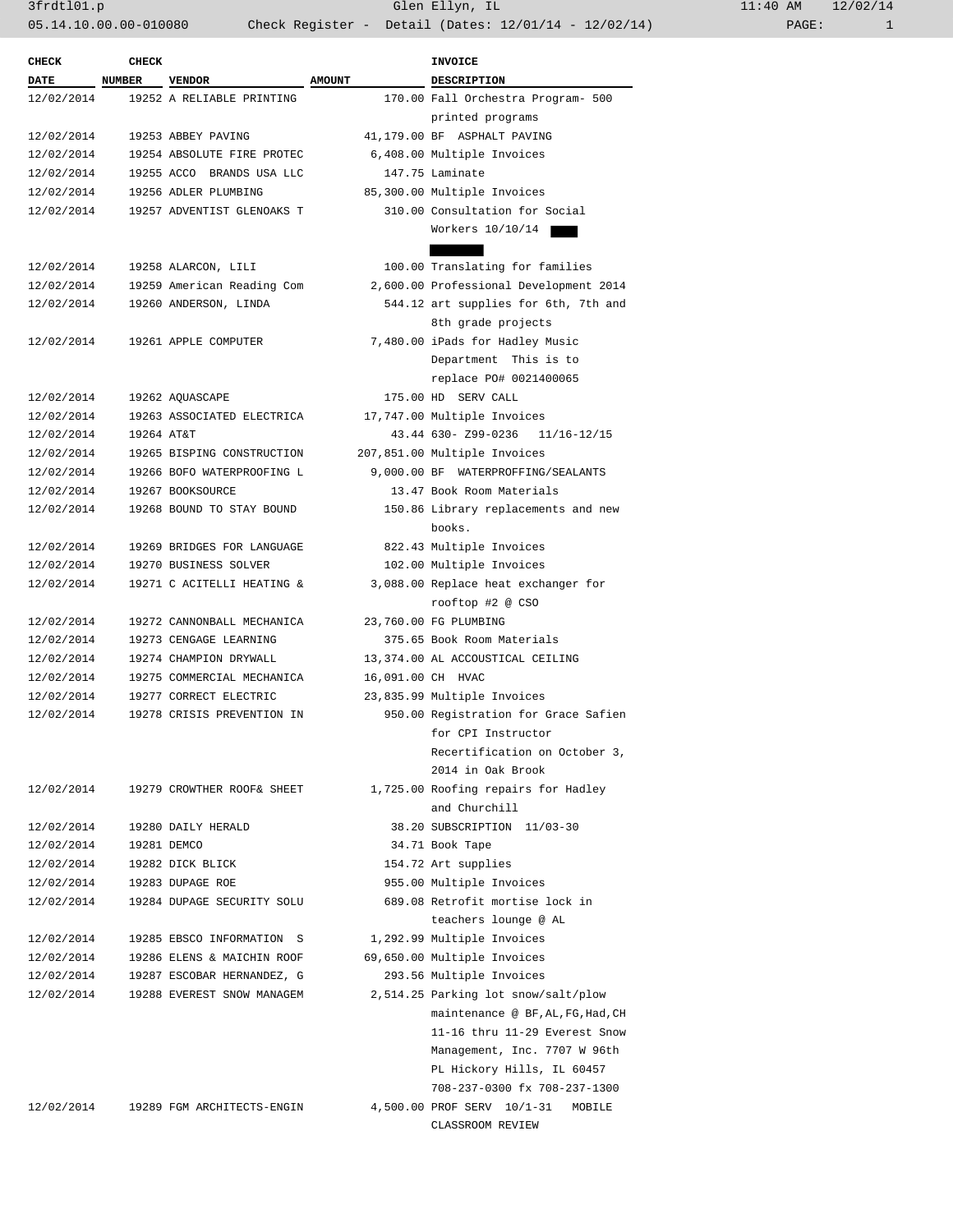3frdtl01.p Glen Ellyn, IL 11:40 AM 12/02/14 05.14.10.00.00-010080 Check Register - Detail (Dates: 12/01/14 - 12/02/14)

| <b>CHECK</b> | <b>CHECK</b> |                            |               | <b>INVOICE</b>                        |
|--------------|--------------|----------------------------|---------------|---------------------------------------|
| <b>DATE</b>  | NUMBER       | <b>VENDOR</b>              | <b>AMOUNT</b> | <b>DESCRIPTION</b>                    |
| 12/02/2014   |              | 19290 FIRM SYSTEMS         |               | 620.75 Invoice #923958 - Illinois     |
|              |              |                            |               | and FBI Fingerprint Totals            |
|              |              |                            |               | for October                           |
| 12/02/2014   |              | 19291 FITNESS FINDERS      |               | 446.76 Multiple Invoices              |
| 12/02/2014   |              | 19292 FLO-TECH MECHANICAL  |               | 61,910.00 Multiple Invoices           |
| 12/02/2014   |              | 19293 FOLLETT SCHOOL SOLUT |               | 164.94 Titles of books and ebooks     |
|              |              |                            |               | for the LMC.                          |
| 12/02/2014   |              | 19294 FOX VALLEY FIRE & SA |               | 151.55 Remove unused nozzles from     |
|              |              |                            |               | Ansel system in cafe @ Hadley         |
| 12/02/2014   | 19295 FQC    |                            |               | 77,799.00 Multiple Invoices           |
| 12/02/2014   |              | 19296 FRANCZEK RADELET & R |               | 4,381.45 Multiple Invoices            |
| 12/02/2014   |              | 19297 GIANT STEPS          |               | 9,332.70 December Tuition for 2       |
|              |              |                            |               | District 41 Students Invoice          |
|              |              |                            |               | #041-1214E                            |
| 12/02/2014   |              | 19298 Hadley Junior High S |               | 79.04 Conference championship         |
|              |              |                            |               | plaques                               |
| 12/02/2014   |              | 19299 HIGH NOON BOOKS      |               | 194.64 book order                     |
| 12/02/2014   |              | 19300 HOUGHTON MIFFLING RE |               | 311.80 Multiple Invoices              |
| 12/02/2014   |              | 19301 ICE MOUNTAIN SPRING  |               | 642.20 Multiple Invoices              |
| 12/02/2014   |              | 19302 IDENTITRONICS C/O BA |               | 84.44 Plastic ID holders for Hadley   |
|              |              |                            |               | Students                              |
| 12/02/2014   |              | 19303 ILLINOIS ASSN OF SCH |               | 275.00 SB 7 Performance Rankings      |
|              |              |                            |               | File tool (Annual                     |
|              |              |                            |               | License-FY2015) Please make           |
|              |              |                            |               | checks payable to IASA, 2648          |
|              |              |                            |               | Beechler Ct., Springfield, IL         |
|              |              |                            |               | 62703-7305                            |
| 12/02/2014   |              | 19304 ILLINOIS DEPT EMPLOY |               | 6,233.00 Amount due for benefits paid |
|              |              |                            |               | from July 1, 2014 to                  |
|              |              |                            |               | September 30, 2014                    |
| 12/02/2014   |              | 19305 ILLINOIS PRINCIPALS  |               | 585.00 Membership Renewal Order       |
| 12/02/2014   |              | 19306 IWANSKI MASONRY INC  |               | 55,080.00 Multiple Invoices           |
| 12/02/2014   |              | 19307 JAY STREAM MIDDLE SC |               | 300.00 JayStream B-ball tourney 1/9   |
|              |              |                            |               | $-1/10$                               |
| 12/02/2014   |              | 19308 KAGAN & GAINES INC   |               | 369.25 Multiple Invoices              |
| 12/02/2014   |              | 19309 LA FORCE             |               | 10,538.00 Multiple Invoices           |
| 12/02/2014   |              | 19310 LABOR LAW POSTERS US |               | 116.87 Labor Law Posters for 5        |
|              |              |                            |               | Schools and CSO                       |
| 12/02/2014   |              | 19311 LAKE SHORE GLASS & M |               | 129,969.00 Multiple Invoices          |
| 12/02/2014   |              | 19312 LITTLE FRIENDS INC   |               | 2,565.00 December Tuition for D41     |
|              |              |                            |               | Student Invocie #136464               |
| 12/02/2014   |              | 19313 M & E CONSTRUCTION C |               | 23,130.00 Multiple Invoices           |
| 12/02/2014   |              | 19314 MAY DECORATING II I  |               | 27,000.00 Multiple Invoices           |
| 12/02/2014   |              | 19315 MENARDS              |               | 272.39 ASST SUPP                      |
| 12/02/2014   |              | 19316 METRO PROFESSIONAL P |               | 336.70 Multiple Invoices              |
| 12/02/2014   |              | 19317 MODERNFOLD CHICAGO I |               | 17,423.00 Multiple Invoices           |
| 12/02/2014   |              | 19318 MPZ MASONRY INC      |               | 12,134.00 Multiple Invoices           |
| 12/02/2014   |              | 19319 NASCO                |               | 124.10 11/12/2014 classroom math      |
|              |              |                            |               | interventions                         |
| 12/02/2014   |              | 19320 NATUS MEDICAL INC    |               | 133.15 Purchase ear tips for hearing  |
|              |              |                            |               | screenings.                           |
|              |              |                            |               |                                       |
| 12/02/2014   |              | 19321 NELSON FIRE PROTECTI |               | 25,920.00 Multiple Invoices           |
| 12/02/2014   | 19322 NSTA   |                            |               | 1,620.00 NSTA National Conference on  |
|              |              |                            |               | Science Education                     |
|              |              |                            |               | Registration for Guerrieri,           |
|              |              |                            |               | Fitch, Modica, Joseph,                |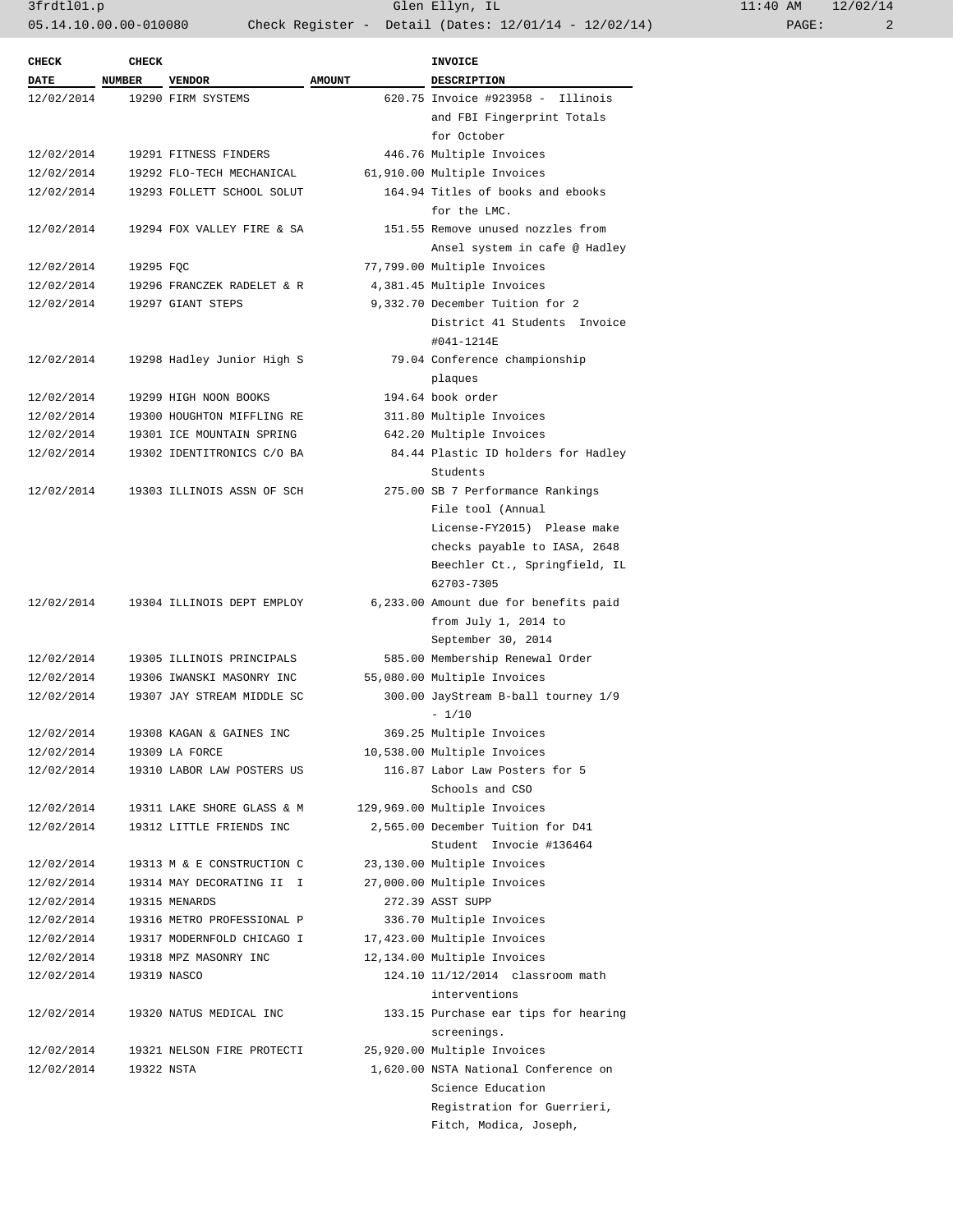| <b>CHECK</b> | <b>CHECK</b>  |                                          |               | <b>INVOICE</b>                         |
|--------------|---------------|------------------------------------------|---------------|----------------------------------------|
| DATE         | <b>NUMBER</b> | <b>VENDOR</b>                            | <b>AMOUNT</b> | <b>DESCRIPTION</b>                     |
|              |               |                                          |               | Sostarics, Sbarra, Wiemeler,           |
|              |               |                                          |               | Matthews, Kane                         |
| 12/02/2014   |               | 19323 NUTOYS LEISURE PRODU               |               | 62.80 Playground replacement parts     |
|              |               |                                          |               | for BF                                 |
| 12/02/2014   |               | 19324 OFFICE DEPOT                       |               | 1,658.61 Multiple Invoices             |
| 12/02/2014   |               | 19325 ORKIN LLC                          |               | 505.00 Multiple Invoices               |
| 12/02/2014   |               | 19326 PARKWAY FORMING                    |               | 8,240.00 AL BLDG/SITE CONCRETE         |
| 12/02/2014   |               | 19327 PEDERSEN COMPANY                   |               | 10,890.00 CH LANDSCAPING               |
| 12/02/2014   |               | 19328 PIONEER VALLEY BOOKS               |               | 220.20 Multiple Invoices               |
| 12/02/2014   |               | 19329 POSTMASTER                         |               | 685.00 BRM Annual maintenance Permit   |
|              |               |                                          |               | #1011001                               |
| 12/02/2014   |               | 19330 PROFESSIONAL PAVING                |               | 8,300.00 Replace trench drain at Ben   |
|              |               |                                          |               | Franklin parking lot                   |
| 12/02/2014   |               | 19331 PYONE, CHO                         |               | 1,081.25 Translating                   |
| 12/02/2014   |               | 19337 QUINLAN & FABISH MUS               |               | 8,119.75 Multiple Invoices             |
| 12/02/2014   |               | 19338 RBS ACTIVEWEAR                     |               | 96.40 cross country sweats             |
| 12/02/2014   |               | 19339 ROSCOE CO                          |               | 211.54 Multiple Invoices               |
| 12/02/2014   |               | 19340 S & K EXCAVATING & T               |               | 35,844.00 CH SITE/UTIL/ECAV/GRADE/BKFL |
| 12/02/2014   |               | 19341 SAM'S CLUB                         |               | 532.41 Multiple Invoices               |
| 12/02/2014   |               | 19342 SCHOOL SPECIALTY                   |               | 325.60 11/11/2014<br>classroom math    |
|              |               |                                          |               | interventions                          |
| 12/02/2014   |               | 19343 SEMONCHIK, ROXANNE                 |               | 480.00 Accompanist Fee - $11/11$ ,     |
|              |               |                                          |               | $11/13$ Chorus rehearsals &            |
|              |               |                                          |               | $11/13$ concert                        |
| 12/02/2014   |               | 19344 SHALANKO, JOHN                     |               | 65.00 B-ball ref 11/20                 |
| 12/02/2014   |               | 19345 SKYWARD INC                        |               | 4,650.00 Skyward training              |
| 12/02/2014   |               | 19346 SOUNDZABOUND ROYALTY               |               | 99.00 copyright free music             |
|              |               |                                          |               | subscription                           |
| 12/02/2014   |               | 19347 SOUTH SIDE CONTROL S               |               | 625.45 11/2 ton condenser motor for    |
|              |               |                                          |               | Hadley                                 |
| 12/02/2014   |               | 19348 STAPLES ADVANTAGE                  |               | 413.98 Filing Cabinets                 |
| 12/02/2014   |               | 19349 STROPES, HOLLY                     |               | 39.99 Reimburse Holly Stropes for      |
|              |               |                                          |               | fax ink purchase.                      |
| 12/02/2014   |               | 19350 SULLIVAN, TONY                     |               | 65.00 B-ball ref 11/20                 |
| 12/02/2014   |               | 19351 TERRACON                           |               | 1,405.00 Construction testing &        |
|              |               |                                          |               | inspections for AL school              |
| 12/02/2014   |               | 19352 TIGERDIRECT.COM                    |               | 1,464.43 Multiple Invoices             |
| 12/02/2014   |               | 19353 WAGEWORKS                          |               | 325.76 FSA administration              |
| 12/02/2014   |               | 19354 WASTE MANAGEMENT WES               |               | 3,110.76 Multiple Invoices             |
| 12/02/2014   |               | 19355 XEROX CORP                         |               | 612.18 Multiple Invoices               |
|              |               | 12/01/2014 201400262 EDUCATIONAL BENEFIT |               | 414,535.86 AD&D, Dental, Life and      |
|              |               |                                          |               | Medical Insurance December             |
|              |               |                                          |               | 2014                                   |
|              |               |                                          |               |                                        |

Totals for checks 1,518,374.92